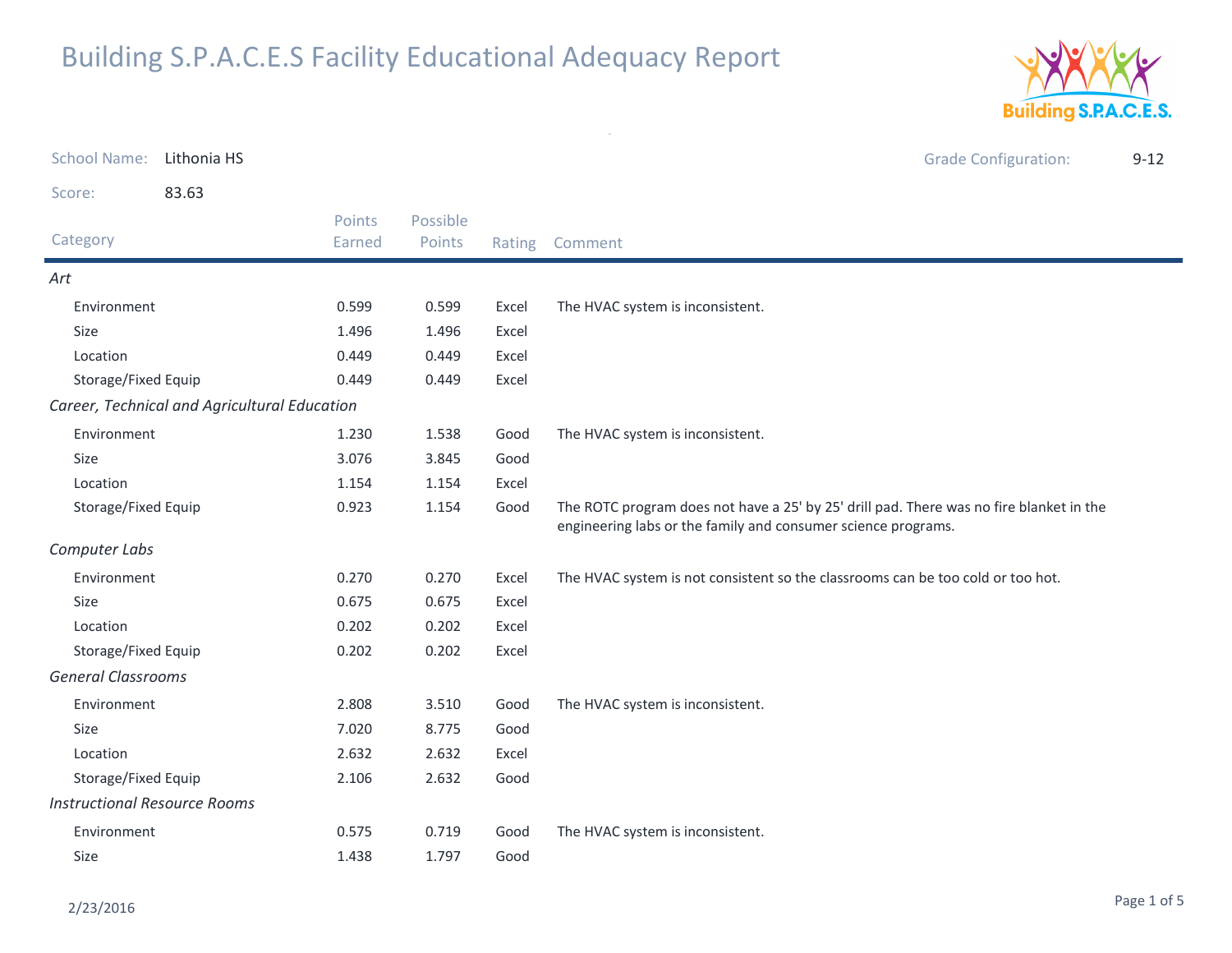

School Name: Li<mark>thonia HS</mark> Grade Configuration: 9-12 Score: 83.63Category Rating Comment Possible PointsPoints EarnedInstructional Resource RoomsLocation 0.539 0.539 Excel Storage/Fixed Equip 0.539 0.539 Excel Learning EnvironmentLearning Style Variety There are a few flexible spaces to allow for differentiated instruction to accommodate multiple teaching and learning styles. There are a few spaces provided to allow for various group sizes, projects, individual workstations, as well as general classrooms. There are no spaces for project learning storage. 2.2504.500 Interior Environment 1.440 1.800 Good The HVAC system is inconsistent. Exterior Environment There are no outdoor learning labs, art patios, covered or open instructional areas and social gathering spaces. 0.0001.350 Environment 0.607 0.759 Good There is no natural lighting in the media center. The HVAC system is inconsistent. Media CenterSizee 1.897 1.897 Excel Location 0.569 0.569 Excel Storage/Fixed Equip 0.455 0.569 Good MusicEnvironment The HVAC system is inconsistent. There is no natural light. The carpet is very worn and torn, creating a safety hazard.0.347 $0.534$ Sizee 1.336 1.336 Excel Location 0.321 0.401 Good Storage/Fixed Equip 0.401 0.401 Excel Performing ArtsEnvironment 0.289 0.289 Excel Sizee 0.721 0.721 Excel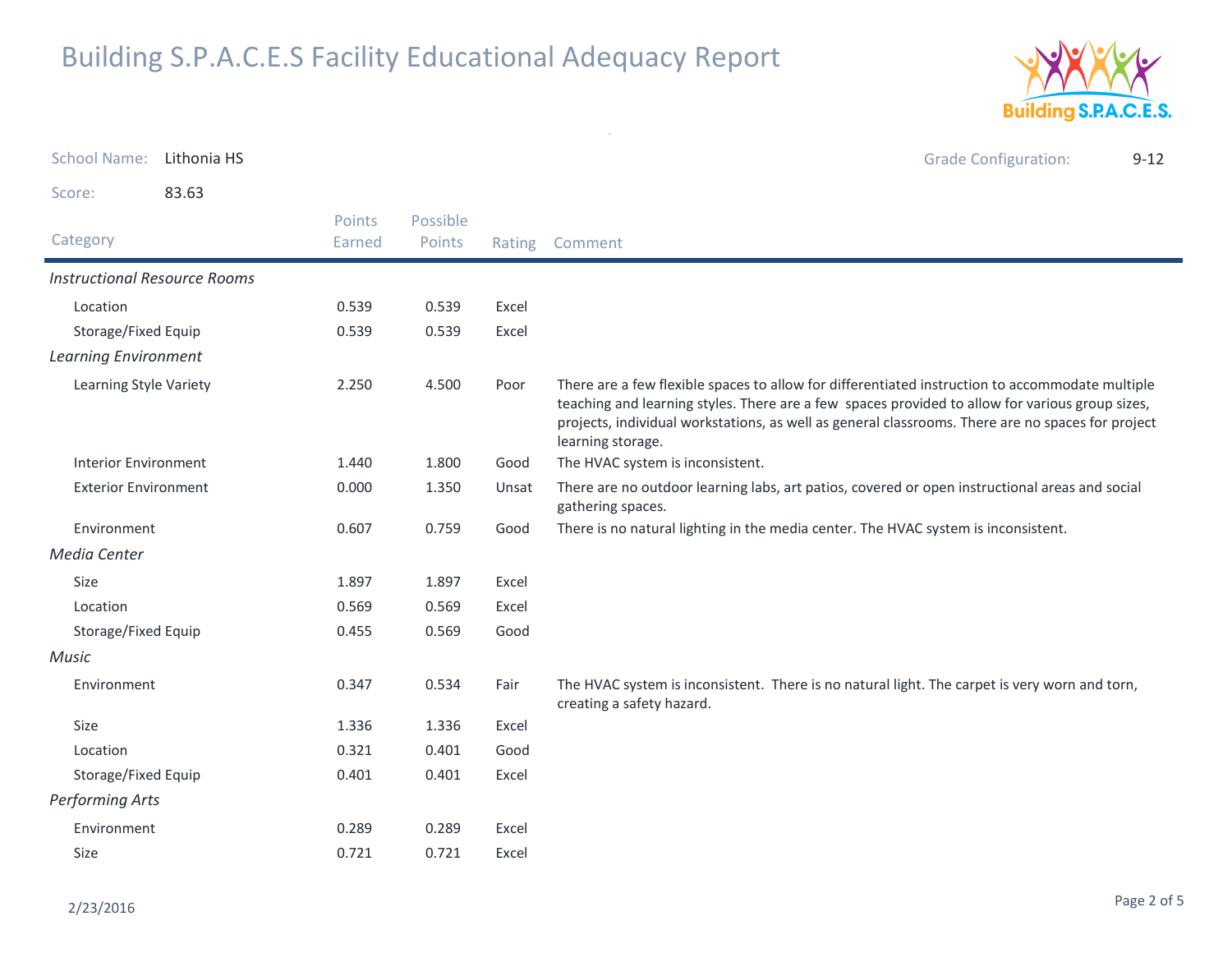

| <b>School Name:</b>             | Lithonia HS                      |                  |                    |        | <b>Grade Configuration:</b><br>$9 - 12$                                                                                                                                                                                                  |
|---------------------------------|----------------------------------|------------------|--------------------|--------|------------------------------------------------------------------------------------------------------------------------------------------------------------------------------------------------------------------------------------------|
| Score:                          | 83.63                            |                  |                    |        |                                                                                                                                                                                                                                          |
| Category                        |                                  | Points<br>Earned | Possible<br>Points | Rating | Comment                                                                                                                                                                                                                                  |
| Performing Arts                 |                                  |                  |                    |        |                                                                                                                                                                                                                                          |
| Location                        |                                  | 0.216            | 0.216              | Excel  |                                                                                                                                                                                                                                          |
| Storage/Fixed Equip             |                                  | 0.216            | 0.216              | Excel  |                                                                                                                                                                                                                                          |
| <b>Physical Education</b>       |                                  |                  |                    |        |                                                                                                                                                                                                                                          |
| Environment                     |                                  | 1.404            | 2.160              | Fair   | The HVAC system is inconsistent. The stairs to the upper level are worn and many of the steps<br>are missing the rubber backing. The restrooms in the locker rooms do not have locks on the<br>doors. Some of the other areas were worn. |
| Size                            |                                  | 5.400            | 5.400              | Excel  |                                                                                                                                                                                                                                          |
| Location                        |                                  | 1.620            | 1.620              | Excel  |                                                                                                                                                                                                                                          |
| Storage/Fixed Equip             |                                  | 1.620            | 1.620              | Excel  | There is no drinking fountain in the gym area.                                                                                                                                                                                           |
| <i>Science</i>                  |                                  |                  |                    |        |                                                                                                                                                                                                                                          |
| Environment                     |                                  | 0.597            | 0.747              | Good   | The HVAC system is inconsistent.                                                                                                                                                                                                         |
| <b>Size</b>                     |                                  | 1.867            | 1.867              | Excel  |                                                                                                                                                                                                                                          |
| Location                        |                                  | 0.280            | 0.560              | Poor   | There is no direct access to outdoor patio areas. There are no outdoor patio areas.                                                                                                                                                      |
| Storage/Fixed Equip             |                                  | 0.448            | 0.560              | Good   | There is no fire blankets in any of the science. classrooms.                                                                                                                                                                             |
|                                 | Self-Contained Special Education |                  |                    |        |                                                                                                                                                                                                                                          |
| Environment                     |                                  | 0.383            | 0.479              | Good   | The HVAC system is inconsistent.                                                                                                                                                                                                         |
| <b>Size</b>                     |                                  | 0.959            | 1.198              | Good   |                                                                                                                                                                                                                                          |
| Location                        |                                  | 0.359            | 0.359              | Excel  |                                                                                                                                                                                                                                          |
| Storage/Fixed Equip             |                                  | 0.288            | 0.359              | Good   | There is no lift to transfer students from their wheel chair to the changing table.                                                                                                                                                      |
| <b>Non-Instructional Spaces</b> |                                  |                  |                    |        |                                                                                                                                                                                                                                          |
| Administration                  |                                  | 2.349            | 2.349              | Excel  | The HVAC system is inconsistent.                                                                                                                                                                                                         |
| Cafeteria                       |                                  | 3.600            | 3.600              | Excel  |                                                                                                                                                                                                                                          |
| Food Service and Prep           |                                  | 4.595            | 4.595              | Excel  |                                                                                                                                                                                                                                          |
| Clinic                          |                                  | 0.000            | 0.214              | Unsat  | There is no clinic in the school.                                                                                                                                                                                                        |

 $\sim$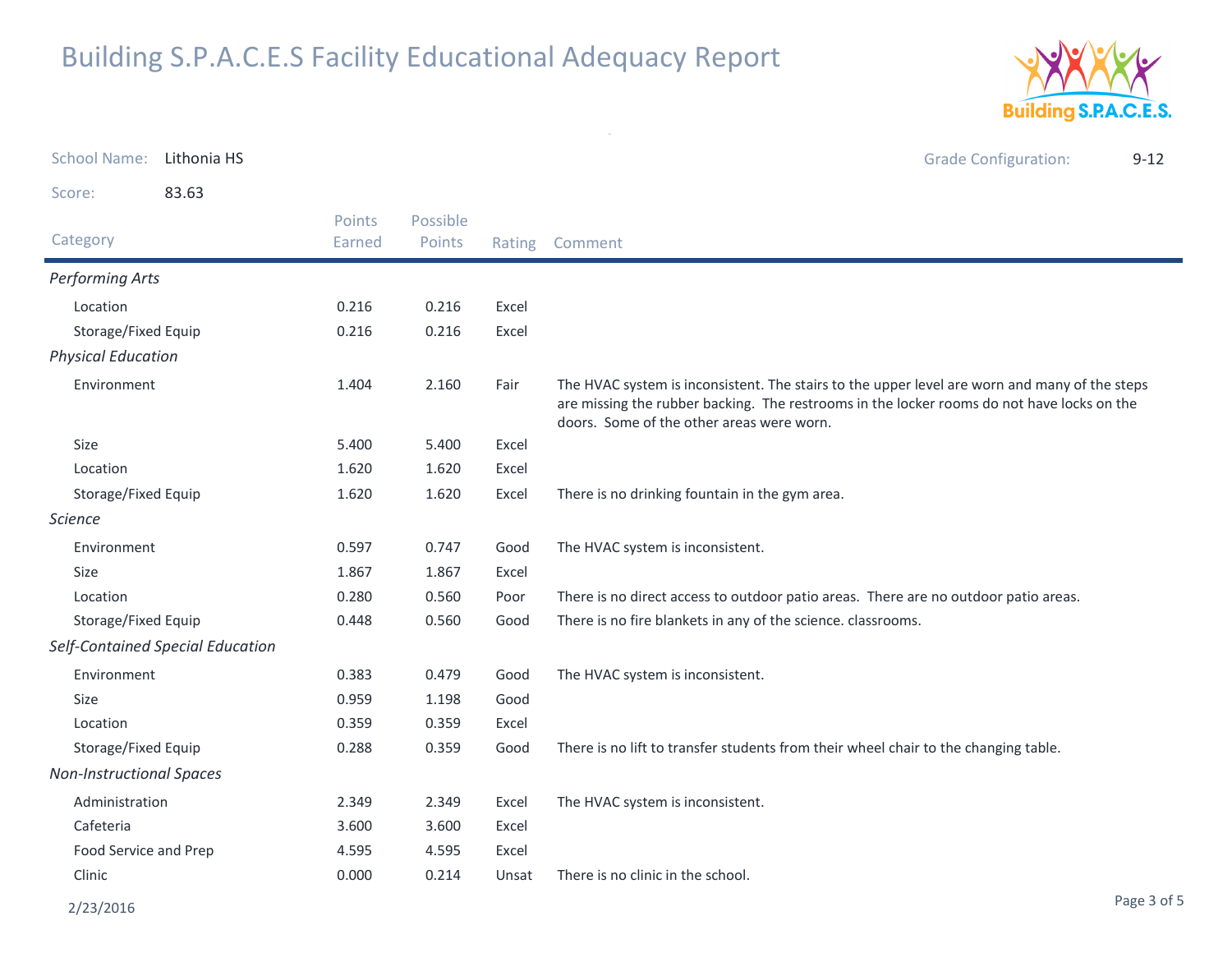

| <b>School Name:</b><br>Lithonia HS    |  |                         |                    |       | <b>Grade Configuration:</b><br>$9 - 12$                                                                                                                                                                                                                                                                                                     |  |
|---------------------------------------|--|-------------------------|--------------------|-------|---------------------------------------------------------------------------------------------------------------------------------------------------------------------------------------------------------------------------------------------------------------------------------------------------------------------------------------------|--|
| 83.63<br>Score:                       |  |                         |                    |       |                                                                                                                                                                                                                                                                                                                                             |  |
| Category                              |  | <b>Points</b><br>Earned | Possible<br>Points |       | Rating Comment                                                                                                                                                                                                                                                                                                                              |  |
| <b>Non-Instructional Spaces</b>       |  |                         |                    |       |                                                                                                                                                                                                                                                                                                                                             |  |
| Counseling                            |  | 0.545                   | 0.681              | Good  | The HVAC system is inconsistent. The student records are housed in file cabinets that are neither<br>fire or water proof.                                                                                                                                                                                                                   |  |
| <b>Custodial and Maintenance</b>      |  | 0.360                   | 0.450              | Good  |                                                                                                                                                                                                                                                                                                                                             |  |
| <b>Student Restrooms</b>              |  | 0.657                   | 0.821              | Good  | There are no locks on the restroom stalls.                                                                                                                                                                                                                                                                                                  |  |
| Faculty Work Space and Toilets        |  | 0.641                   | 0.641              | Excel |                                                                                                                                                                                                                                                                                                                                             |  |
| <b>Outside Spaces</b>                 |  |                         |                    |       |                                                                                                                                                                                                                                                                                                                                             |  |
| Vehicular Traffic                     |  | 0.900                   | 0.900              | Excel |                                                                                                                                                                                                                                                                                                                                             |  |
| Pedestrian Traffic                    |  | 0.573                   | 0.882              | Fair  | There are no crosswalks from the parking lot to the front entrance.                                                                                                                                                                                                                                                                         |  |
| Parking                               |  | 1.233                   | 1.897              | Fair  | Parking lot lighting is inadequate.                                                                                                                                                                                                                                                                                                         |  |
| <b>Athletic Fields and Facilities</b> |  | 1.618                   | 2.488              | Fair  | There are no ADA restrooms within 150 feet. There is no drinking fountain. The athletic fields<br>are not lit. The track is in disrepair with many cracks and uneven surfaces. The football/soccer<br>field has patchy grass with dirt areas from use. The irrigation system does not work, preventing<br>reseeding/resodding of the field. |  |
| Safety and Security                   |  |                         |                    |       |                                                                                                                                                                                                                                                                                                                                             |  |
| Fencing                               |  | 0.381                   | 0.762              | Poor  | The fence goes around the back of the building only. There is no fencing on the front of the<br>school so people cut across the school grounds regularly during school hours.                                                                                                                                                               |  |
| Signage & Way Finding                 |  | 0.450                   | 0.900              | Poor  | There is no signage directing cars to the parking lot, visitor parking, handicapped parking, front<br>entrance, administration area or other indoor spaces. There are no "Under Surveillance" or<br>"Subject to Search" signs on the campus.                                                                                                |  |
| Ease of Supervision                   |  | 1.755                   | 2.700              | Fair  | There are security cameras that are directed at the outside of the building. There are no security<br>cameras that are directed to the parking areas, bus areas or the athletic fields.                                                                                                                                                     |  |
| <b>Controlled Entrances</b>           |  | 0.292                   | 0.450              | Fair  | The cameras do not show the entrances to the school.                                                                                                                                                                                                                                                                                        |  |
| <b>Technology Readiness</b>           |  |                         |                    |       |                                                                                                                                                                                                                                                                                                                                             |  |
| <b>IDF &amp; MDF Environment</b>      |  | 1.500                   | 1.500              | Good  |                                                                                                                                                                                                                                                                                                                                             |  |
| <b>Electrical Power</b>               |  | 0.500                   | 1.000              | Fair  | Most classrooms have sufficient electrical outlets.                                                                                                                                                                                                                                                                                         |  |
| Equity of Access, Wireless & Drops    |  | 1.000                   | 1.000              | Good  |                                                                                                                                                                                                                                                                                                                                             |  |

 $\sim$